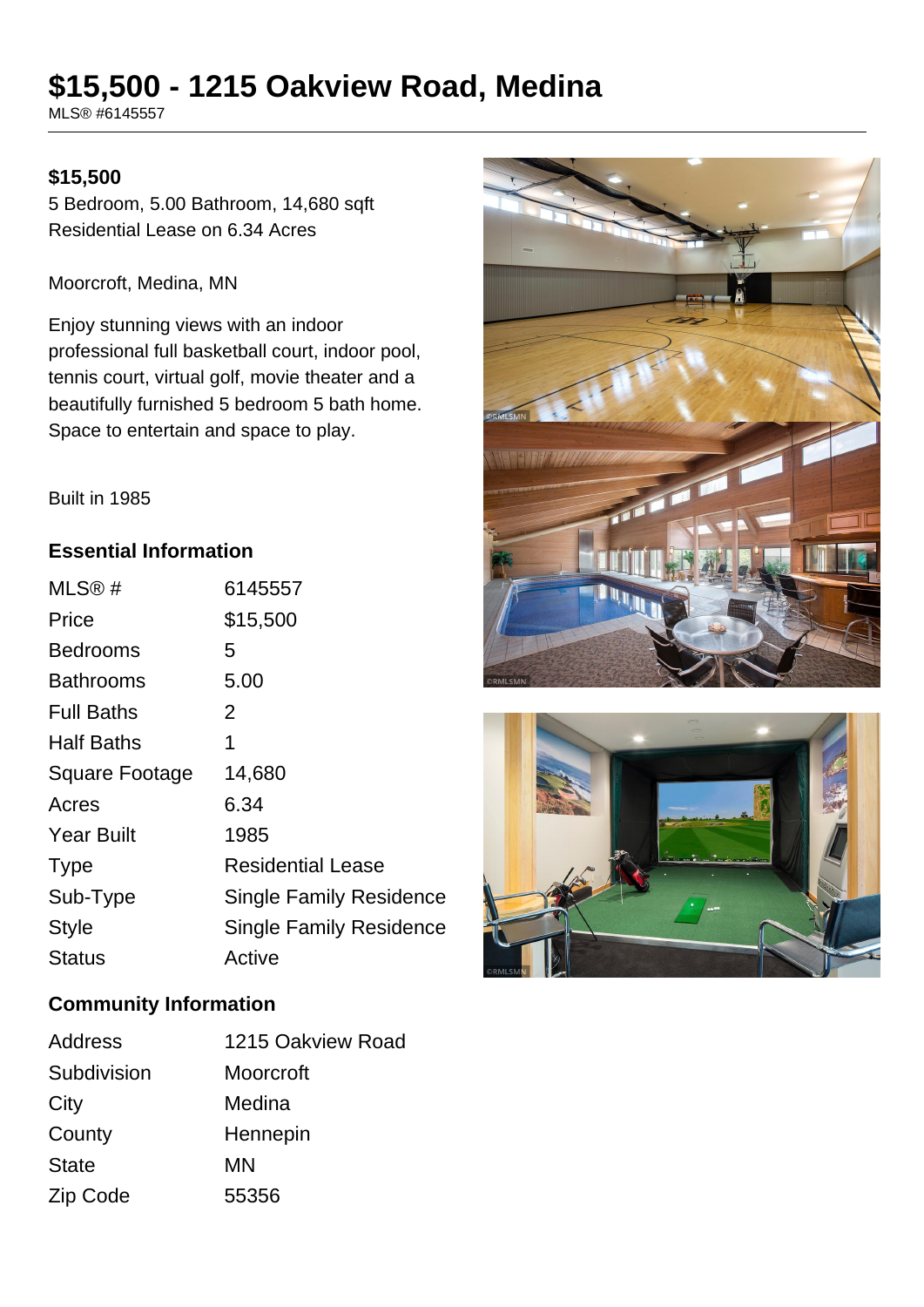# **Amenities**

| # of Garages    | 3                                                                                                           |                                   |
|-----------------|-------------------------------------------------------------------------------------------------------------|-----------------------------------|
| Garages         | <b>Attached Garage</b>                                                                                      |                                   |
| View            | Panoramic                                                                                                   |                                   |
| Waterfront      | Pond                                                                                                        |                                   |
| Has Pool        | Yes                                                                                                         |                                   |
| Pool            | Indoor, Heated                                                                                              |                                   |
| <b>Interior</b> |                                                                                                             |                                   |
| Appliances      | Cooktop, Wall<br>Fan, Dishwasher, Refrigerator, Freezer, Washer, Dryer, Gas<br>Heater, Disposal, Humidifier | Oven, Microwave, Exhaust<br>Water |
| Heating         | <b>Forced Air</b>                                                                                           |                                   |
| Cooling         | <b>Central Air</b>                                                                                          |                                   |
| Fireplace       | Yes                                                                                                         |                                   |
| # of Fireplaces | 2                                                                                                           |                                   |
| <b>Exterior</b> |                                                                                                             |                                   |

# Lot Description Irregular Lot Construction Brick/Stone

# **School Information**

District Orono

# **Additional Information**

| Days on Market | 159                              |
|----------------|----------------------------------|
| Zoning         | <b>Residential-Single Family</b> |

# **Listing Details**

Listing Office Coldwell Banker Realty

"<sup>1</sup> Broker"<br>"I Reciprocity The data relating to real estate for sale on this site comes in part from the Broker Reciprocity program of the Regional Multiple Listing Service of Minnesota, Inc. Real Estate listings held by brokerage firms other than Lakes Sotheby's International Realty are marked with the Broker Reciprocity logo or the Broker Reciprocity house icon and detailed information about them includes the names of the listing brokers. Lakes Sotheby's International Realty is not a Multiple Listing Service MLS, nor does it offer MLS access. This website is a service of Lakes Sotheby's International Realty, a broker Participant of the Regional Multiple Listing Service of Minnesota, Inc.

Information deemed reliable but not guaranteed.

Copyright 2022 Regional Multiple Listing Service of Minnesota, Inc. All rights reserved.

By searching, you agree to the EULA Terms Agreement.